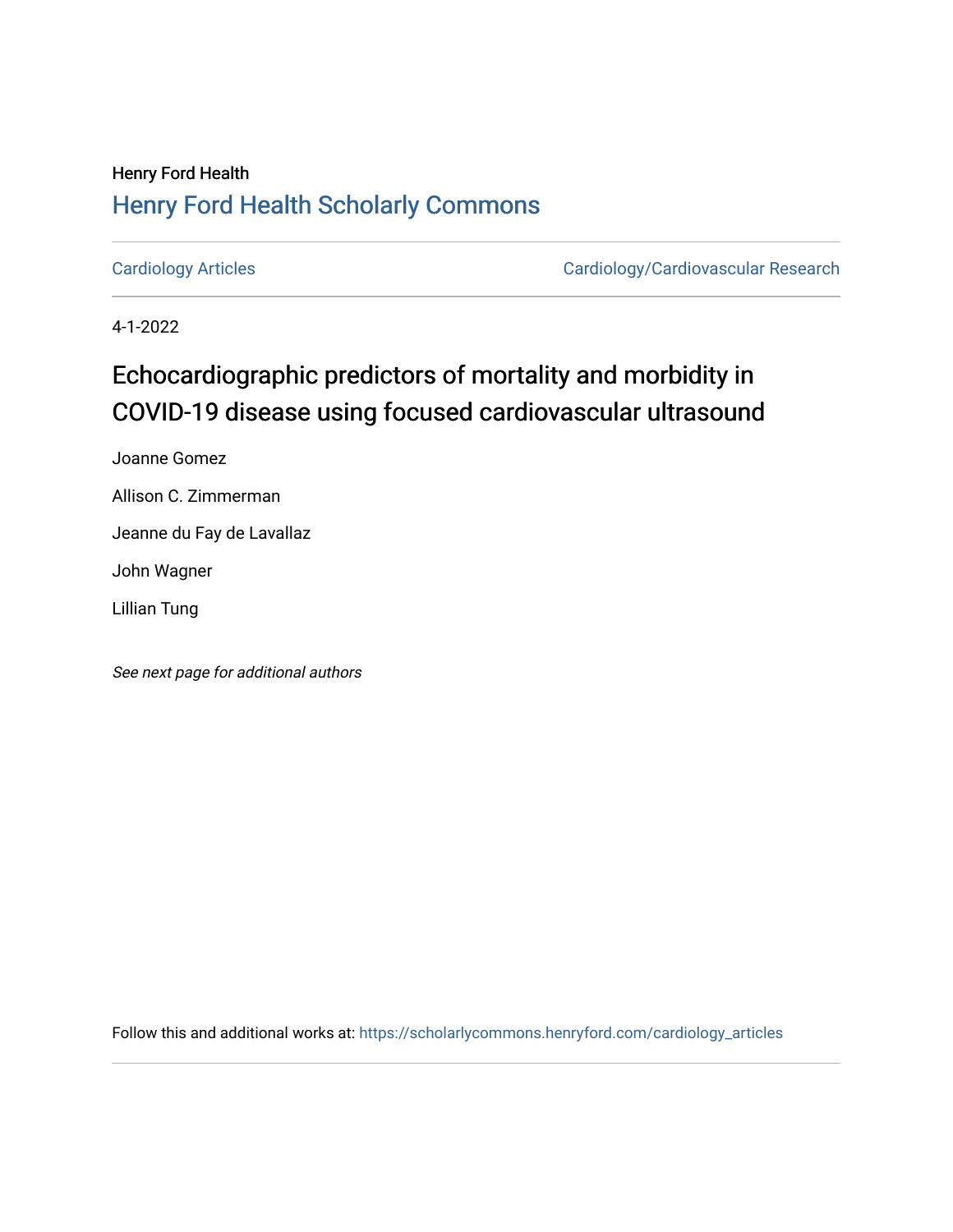### Authors

Joanne Gomez, Allison C. Zimmerman, Jeanne du Fay de Lavallaz, John Wagner, Lillian Tung, Athina Bouroukas, Tai Tri P. Nguyen, Jessica Canzolino, Alan Goldberg, Annabelle Santos Volgman, Tisha Suboc, and Anupama K Rao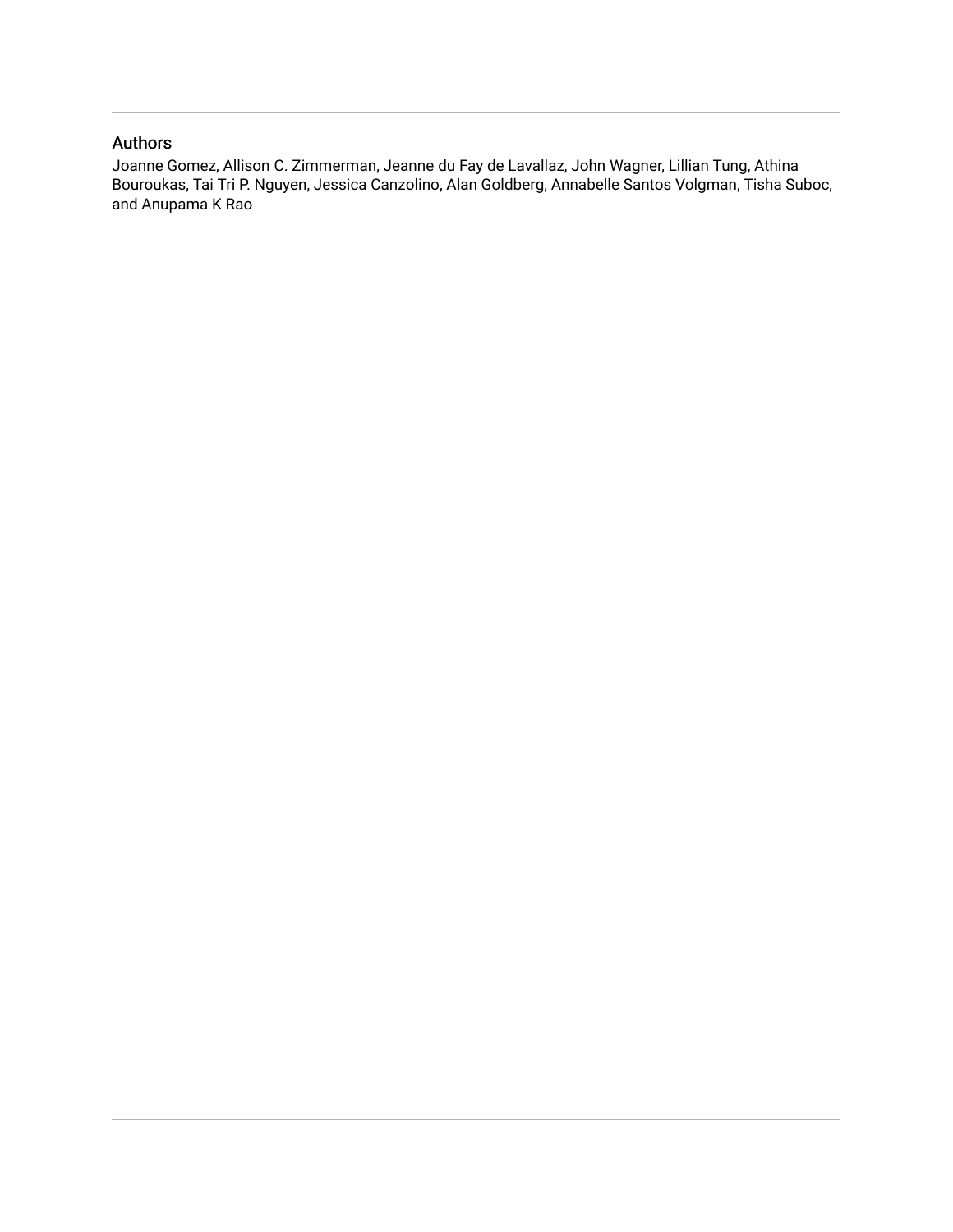

Contents lists available at [ScienceDirect](www.sciencedirect.com/science/journal/23529067)

### IJC Heart & Vasculature



journal homepage: [www.sciencedirect.com/journal/ijc-heart-and-vasculature](https://www.sciencedirect.com/journal/ijc-heart-and-vasculature) 

## Echocardiographic predictors of mortality and morbidity in COVID-19 disease using focused cardiovascular ultrasound

Joanne Michelle D. Gomez<sup>a,\*</sup>, Allison C. Zimmerman <sup>b</sup>, Jeanne du Fay de Lavallaz<sup>c</sup>, John Wagner  $^{\rm d}$ , Lillian Tung  $^{\rm d}$ , Athina Bouroukas  $^{\rm d}$ , Tai Tri P. Nguyen  $^{\rm d}$ , Jessica Canzolino  $^{\rm e}$ , Alan Goldberg <sup>e</sup>, Annabelle Santos Volgman <sup>e</sup>, Tisha Suboc <sup>e</sup>, Anupama K. Rao <sup>e</sup>

<sup>a</sup> *Cedars-Sinai Medical Center, Department of Cardiology, 127 S. San Vicente Boulevard, Advanced Health Sciences Pavilion 9305, Los Angeles, CA 90048, USA* 

<sup>b</sup> *Henry Ford Hospital, Department of Internal Medicine, Division of Cardiology, 2799 W. Grand Boulevard, K14, Detroit, MI 48202, USA* 

<sup>c</sup> *University Hospital of Basel, Department of Cardiology, Petersgraben 4, 4051 Basel, Switzerland* 

<sup>d</sup> *Rush University Medical Center, Department of Internal Medicine, Armour Academic Center, 600 S. Paulina Street, Suite 403, Chicago, IL 60612, USA* 

<sup>e</sup> *Rush University Medical Center, Department of Internal Medicine, Division of Cardiology, 1717 W. Congress Parkway, Chicago, IL 60612, USA* 

#### ARTICLE INFO *Keywords:*  Echocardiography COVID-19 Mortality Prognosis ABSTRACT *Background:* Focused transthoracic echocardiography (fTTE) has emerged as a critical diagnostic tool during the COVID-19 pandemic, allowing for efficient cardiac imaging while minimizing staff exposure. The utility of fTTE in predicting clinical outcomes in COVID-19 remains under investigation. *Methods:* We conducted a retrospective study of 2,266 hospitalized patients at Rush University Medical Center with COVID-19 infection between March and November 2020 who received a fTTE. fTTE data were analyzed for association with primary adverse outcomes (60-day mortality) and with secondary adverse outcomes (need for renal replacement therapy, need for invasive ventilation, shock, and venous thromboembolism). *Results:* Of the 427 hospitalized patients who had a fTTE performed (mean 62 years, 43% female), 109 (26%) had died by 60 days. Among patients with an available fTTE measurement, right ventricular (RV) dilation was noted in 34% (106/309), 43% (166/386) had RV dysfunction, and 17% (72/421) had left ventricular (LV) dysfunction. In multivariable models accounting for fTTE data, RV dilation was significantly associated with 60-day mortality (OR 1.93 [CI 1.13–3.3],  $p = 0.016$ ). LV dysfunction was not significantly associated with 60-day mortality (OR 0.95 [CI: 0.51–1.78],  $p = 0.87$ . *Conclusions:* Abnormalities in RV echocardiographic parameters are adverse prognosticators in COVID-19 disease. Patients with RV dilation experienced double the risk for 60-day mortality due to COVID-19. To our knowledge, this is the largest study to date that highlights the adverse prognostic implications of RV dilation as determined through fTTE in hospitalized COVID-19 patients.

#### **1. Introduction**

Several recent studies have highlighted the various cardiovascular manifestations of the novel SARS coronavirus (SARS-CoV-2) infection, including myocarditis, heart failure, hypertension, arrhythmias, and acute coronary syndrome. $[1,2]$  Given the heightened risk of cardiovascular complications from coronavirus disease 2019 (COVID-19), especially among at-risk populations such as the elderly, immunocompromised, or those with pre-existing cardiac disease, echocardiography has proven to be an invaluable tool in enabling early detection of

\* Corresponding author.

<https://doi.org/10.1016/j.ijcha.2022.100982>

Received 17 September 2021; Received in revised form 18 February 2022; Accepted 22 February 2022

Available online 25 February 2022

2352-9067/© 2022 The Authors. Published by Elsevier B.V. This is an open access article under the CC BY-NC-ND license([http://creativecommons.org/licenses/by](http://creativecommons.org/licenses/by-nc-nd/4.0/) $nc-nd/4.0/$ ).

*Abbreviations:* ACE2, angiotensin-converting enzyme 2; ARDS, acute respiratory distress syndrome; ASE, American Society of Echocardiography; BNP, B-type natriuretic peptide; CCE, critical care echocardiography; CI, confidence interval; COVID-19, coronavirus disease 2019; fTTE, focused transthoracic echocardiography; GLS, global longitudinal strain; IOR, interquartile range; IRB, institutional review board; LV, left ventrice / left ventricular; LVEDD, left ventricular end diastolic diameter; LVEF, left ventricular ejection fraction; OR, odds ratio; PA, pulmonary artery; PCR, polymerase chain reaction; PLAX, parasternal long-axis view; POCUS, point-of-care ultrasound; PPE, personal protective equipment; PSAX, parasternal short-axis view; PUI, patient under investigation; RRT, renal replacement therapy; RV, right ventricle / right ventricular; RVLS, right ventricular longitudinal strain; S', peak lateral tricuspid annular systolic velocity; SARS-CoV-2, novel SARS coronavirus; TAPSE, tricuspid annular plane systolic excursion.

*E-mail address:* [joanne.gomez@cshs.org](mailto:joanne.gomez@cshs.org) (J.M.D. Gomez).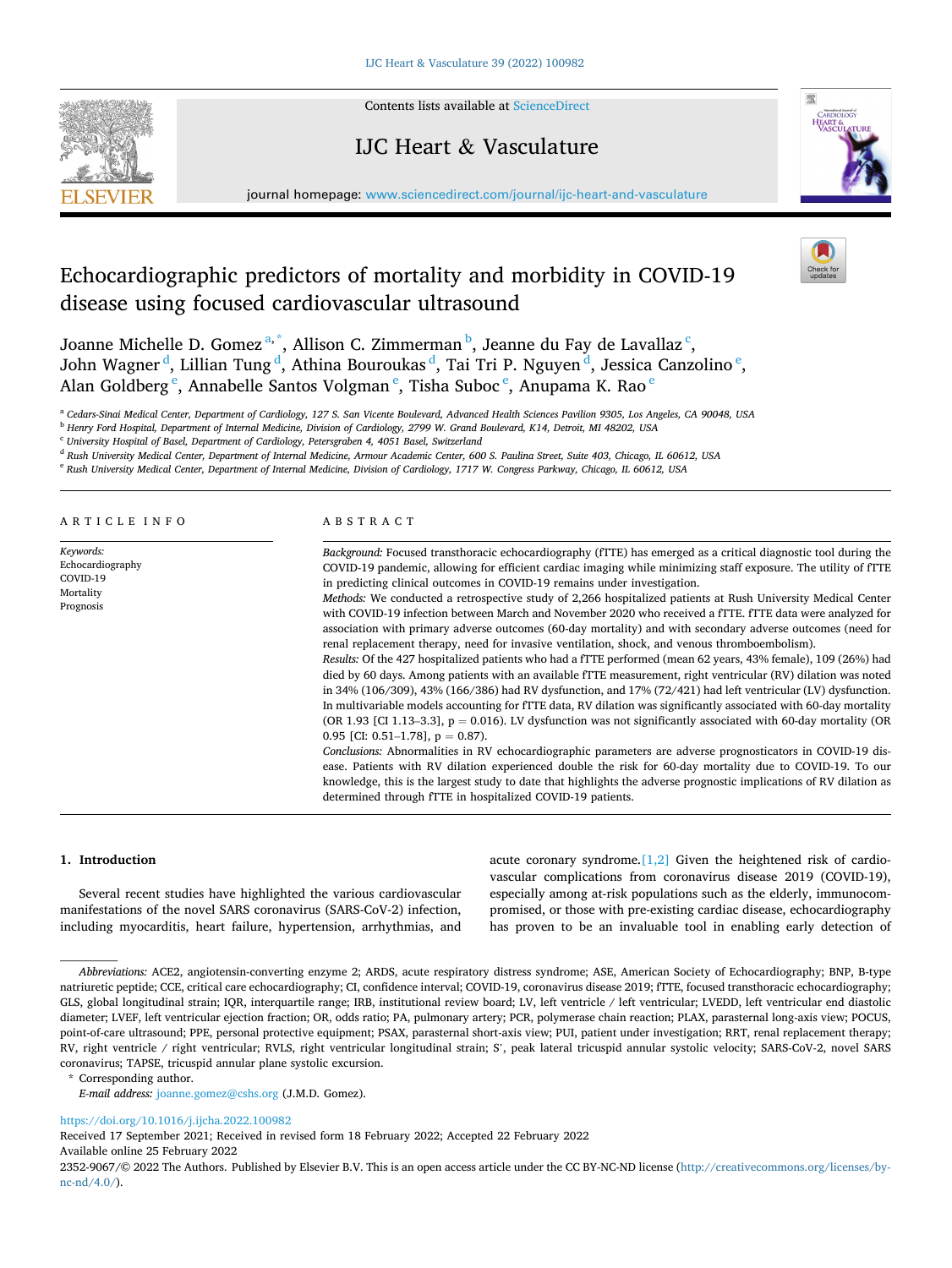cardiovascular involvement and to guide critical decision-making. Rush University System for Health has been at the forefront of pandemic response in the state of Illinois. It served as a regional and referral center, catering to the high case numbers in Chicago and surrounding areas[.\[3\]](#page-8-0) Thus, in our institution, the pandemic forced a re-evaluation of existing protocols to maximize benefits to patients and minimize risks to healthcare workers, congruent to the guidelines released by the American Society of Echocardiography (ASE)[.\[4,5\]](#page-8-0) This was implemented through use of an abbreviated focused transthoracic echocardiography (fTTE) protocol, and stringent appropriate use screening, which allowed for the safest and most efficient use of fTTE technology[.\[3\]](#page-8-0) 

Focused TTE is a powerful diagnostic tool in managing patients with COVID-19, especially for those at risk for severe cardiovascular complications. However, there remains limited knowledge on specific echocardiographic findings predictive of adverse outcomes in COVID-19 disease in hospitalized adults. In the ECHOVID-19 study of 214 hospitalized patients in Copenhagen, Denmark, who underwent echocardiographic examination, RV and LV function were significantly impaired compared to matched controls.[\[6\]](#page-8-0) Reduced global longitudinal strain (GLS), as a marker of left heart function, was also found to be independently associated with mortality from COVID-19.[\[7\]](#page-8-0) A few smaller studies have also shown a significant association of RV dysfunction with increased mortality. Specifically, an abnormal tricuspid annular plane systolic excursion (TAPSE) and reduced RV longitudinal strain were powerful predictors of adverse outcomes, carrying approximately 20–30% elevated risk of mortality[.\[6](#page-8-0)–8]

This study aimed to evaluate the association of various echocardiographic parameters obtained from a sonographer-performed fTTE with 60-day mortality in COVID-19 disease. We also examined the association of echocardiographic parameters with defined secondary adverse outcomes such as the need for renal replacement therapy (RRT), shock, need for invasive ventilation, and venous thromboembolism. The goal was to determine the echocardiographic abnormalities that are predictive of adverse outcomes in patients who are hospitalized for COVID-19 infection to provide critical insight from risk stratification, prognostic, and possibly, therapeutic standpoints. To our knowledge, this is the largest retrospective study examining the association of multiple echocardiographic abnormalities obtained from fTTE with 60-day adverse clinical outcomes.

#### **2. Methods**

#### *2.1. Patient population*

We conducted a retrospective study of 2,266 hospitalized adult patients, 18 years or older, at Rush University System with COVID-19 infection between March and November 2020. Rush University System for Health includes the Rush University Medical Center, a 664-bed tertiary academic medical center, and the Rush Oak Park Hospital, a 201 bed affiliated community hospital in Illinois, USA. For patients included multiple times in the registry, only the last hospitalization was included in the analysis.

#### *2.2. Study conduction and data extraction*

The study protocol was approved by the Institutional Review Board (IRB). The overall study cohort is comprised of a set of patients identified as Patients Under Investigation (PUIs) by a custom chronic disease registry that Rush implemented to track its COVID-19 patient population from the onset of the outbreak. Clinical data for the patient cohort was obtained from documentation queries executed on clinical data warehouses (Caboodle and Clarity) in Rush Epic electronic medical record application. The cohort was then filtered to include only confirmed COVID-19 positive patients either by polymerase chain reaction (PCR) testing or point-of-care rapid testing.

#### *2.3. Acquisition of fTTEs*

Since the time of the COVID-19 outbreak, Rush has been central in piloting the use of point-of-care ultrasound and fTTE to achieve focused and high-yield cardiovascular evaluations. We included all in-patients who received a TTE. TTE orders placed by the inpatient service based on specific clinical indications went through an additional screening process by Cardiology physicians to determine appropriate use[.\[3\]](#page-8-0)  Appropriate use was defined as critically ill cases where echocardiographic knowledge was deemed to affect clinical management. This included but were not limited to cases where there was concern for decompensated heart failure, myocardial infarction, or acute pulmonary embolism. An abbreviated protocol enabled quick bedside evaluations by Cardiology fellows, attendings, or sonographers while reducing the time of exposure and number of personal protective equipment utilized. The Rush fTTE COVID protocol is comprised of the following: (1) parasternal long-axis view (PLAX), (2) parasternal short-axis view (PSAX) at the basal, mid-, and apical views, (3) apical 4-chamber/apical 5 chamber views, (4) apical 3-chamber views, (5) apical 2-chamber view, and (6) subcostal view[.\[3\]](#page-8-0) Thereafter, all subsequent TTE data were manually reviewed and extracted. Only the first fTTE was analyzed per hospitalization. All TTEs were manually reviewed by two physicians who were blinded to the patients' clinical history. TTE data might be missing when the image quality did not allow for measurement of the specific parameters or when the views were not acquired by the cardiac sonographer or cardiologist performing the study.

#### *2.4. Outcomes and measures*

The primary outcome was 60-day mortality. The secondary outcomes were adverse events that occurred within 60 days of admission, namely the need for renal replacement therapy, shock, need for invasive ventilation and venous thromboembolism. Venous thromboembolism was defined as the occurrence of stroke, pulmonary embolism, or deep venous thrombosis. Abnormal RV and LV size and function definitions were derived from current chamber quantification guidelines set forth by the American Society of Echocardiography.[\[9\]](#page-8-0) In brief, abnormal RV size was defined as RV basal diameter *>* 41 mm; abnormal RV function was defined as TAPSE *<* 17 mm, S' *<* 9.5 cm/s, or qualitative RV dysfunction assessed by an experienced attending cardiologist. Abnormal LV ejection fraction (LVEF) was defined as LVEF *<* 50% and LV dilation as left ventricular end diastolic diameter (LVEDD) *>* 58.4 mm for males or *>* 52.2 mm for females.

#### *2.5. Statistical analysis*

Categorical variables are represented as numbers and percentages. Continuous variables are represented as medians with interquartile ranges (IQR). An independent Wilcoxon rank sum test was used to compare continuous variables. A Chi-square test of independence without continuity correction was used to compare categorical variables with *>*5 occurrence per cell and a Fisher exact test to compare categorical variables with *<*5 occurrence per cells (R package gtsummary). [\[10\]](#page-8-0) Before logistic regression analyses, missing data for important covariables was imputed using multiple imputation with chain equations (R package MICE) for 10 datasets and 10 iterations[.\[11\]](#page-8-0) All baseline data listed in [Table 1](#page-4-0) were used for imputation. Outcome data were used for the imputation but were not themselves imputed as complete data was available for all patients. Convergence of the algorithm and distribution of the imputed data points were verified in diagnostic plots.

Following imputation, logistic multivariable analyses were performed to evaluate the relative association of RV and LV parameters with the respective outcomes. The models were multivariable, assessing for RV and LV function and size simultaneously. This model design was chosen in order to assess the relative importance of RV against LV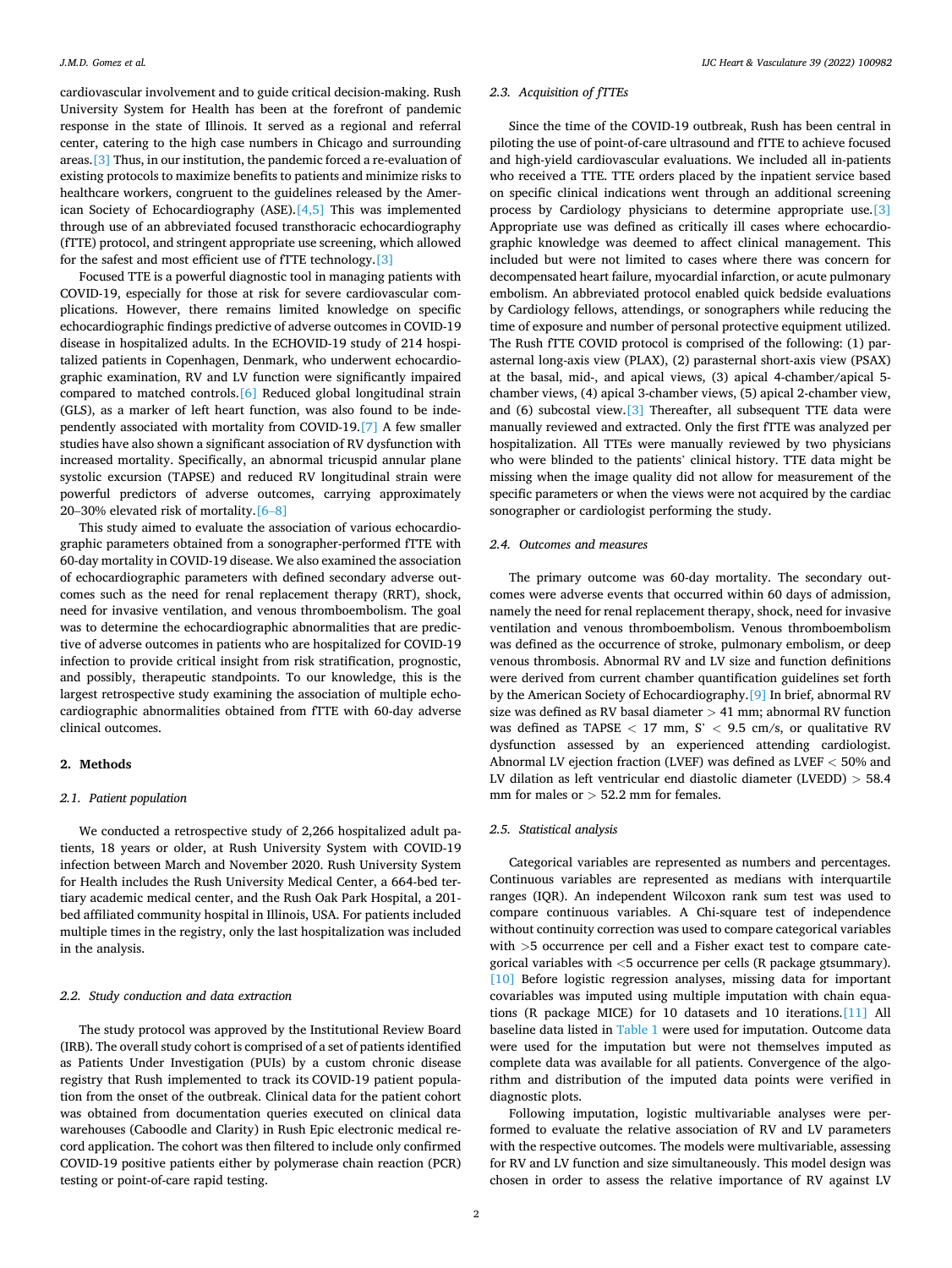#### <span id="page-4-0"></span>**Table 1**

Baseline Demographics and Outcomes in All Patients with a TTE Conducted during Admission.

| Characteristic                                                                                        | N          | $N = 4271$                         |
|-------------------------------------------------------------------------------------------------------|------------|------------------------------------|
| Age<br>Sex                                                                                            | 427<br>427 | 61.87 (15.03)                      |
| Male                                                                                                  |            | 243 / 427 (57%)                    |
| Female                                                                                                |            | 184 / 427 (43%)                    |
| Atrial fibrillation                                                                                   | 421        | 136 / 421 (32%)                    |
| (Missing)                                                                                             |            | 6                                  |
| CAD                                                                                                   | 421        | 183 / 421 (43%)                    |
|                                                                                                       |            | 6                                  |
| (Missing)<br><b>HTN</b>                                                                               | 421        | 321 / 421 (76%)                    |
|                                                                                                       |            |                                    |
| (Missing)<br>Valvular disease                                                                         | 421        | 6<br>138 / 421 (33%)               |
| (Missing)                                                                                             |            | 6                                  |
| <b>CHF</b>                                                                                            | 425        | 81 / 425 (19%)                     |
| (Missing)                                                                                             |            | 2                                  |
| <b>CKD</b>                                                                                            | 425        | 122 / 425 (29%)                    |
| (Missing)                                                                                             |            | 2                                  |
| CKD on dialysis                                                                                       | 421        | 82 / 421 (19%)                     |
| (Missing)                                                                                             |            | 6                                  |
| <b>COPD</b>                                                                                           | 421        | 46 / 421 (11%)                     |
| (Missing)                                                                                             |            | 6                                  |
| DM                                                                                                    | 421        | 238 / 421 (57%)                    |
| (Missing)                                                                                             |            | 6                                  |
| HLD                                                                                                   | 421        | 251 / 421 (60%)                    |
| (Missing)                                                                                             |            | 6                                  |
| Asthma                                                                                                | 421        | 53 / 421 (13%)                     |
| (Missing)                                                                                             |            | 6                                  |
| Cancer                                                                                                | 421        | 56 / 421 (13%)                     |
| (Missing)                                                                                             |            | 6                                  |
| Stroke                                                                                                | 421        | 95 / 421 (23%)                     |
| (Missing)                                                                                             |            | 6                                  |
| Pacemaker or ICD                                                                                      | 421        | 19 / 421 (4.5%)                    |
| (Missing)                                                                                             |            | 6                                  |
| RV size                                                                                               | 309        | 38.66 (9.10)                       |
| (Missing)                                                                                             |            | 118                                |
| <b>TASPE</b>                                                                                          | 268        | 19.75 (5.46)                       |
| (Missing)                                                                                             |            | 159                                |
| Elevated PA pressure                                                                                  | 260        |                                    |
| Normal                                                                                                |            | 150 / 260 (58%)                    |
| Elevated                                                                                              |            | 110 / 260 (42%)                    |
| (Missing)                                                                                             |            | 167                                |
| PASP (measured)                                                                                       | 192        | 38.58 (15.11)                      |
| (Missing)                                                                                             |            | 235                                |
| RAP                                                                                                   | 187        | 8.00 (3.00, 15.00)                 |
| (Missing)                                                                                             |            | 240                                |
| Dilated RV cavity                                                                                     | 427        |                                    |
| Normal                                                                                                |            | 360 / 427 (84%)                    |
| Dilated                                                                                               |            | 67 / 427 (16%)                     |
| <b>LVEF</b>                                                                                           | 421        | 57.58 (11.56)                      |
| (Missing)                                                                                             |            | 6                                  |
| <b>LVEDD</b>                                                                                          | 278        | 45.11 (7.74)                       |
| (Missing)                                                                                             |            | 149                                |
| Pericardial effusion (%)                                                                              | 420        |                                    |
| Absent                                                                                                |            | 416 / 420 (99%)                    |
| Present                                                                                               |            | $4/420(1.0\%)$                     |
| (Missing)                                                                                             |            | 7                                  |
| RV function (Abnormal S' or TAPSE or abnormal by<br>visual estimation. Definition: TAPSE $<$ 17 mm or | 386        |                                    |
| $S' < 9.5$ cm/s)<br>Normal                                                                            |            |                                    |
| Abnormal                                                                                              |            | 220 / 386 (57%)                    |
|                                                                                                       |            | 166 / 386 (43%)<br>41              |
| (Missing)<br>LVEDD (Definition: LVEDD $>$ 58.4 mm (male) or $>$                                       | 278        |                                    |
| 52.2 mm (female))                                                                                     |            |                                    |
| Normal                                                                                                |            |                                    |
| Abnormal                                                                                              |            | 256 / 278 (92%)<br>22 / 278 (7.9%) |
| (Missing)                                                                                             |            | 149                                |
| LVEF (Definition: LVEF $<$ 50%)                                                                       | 421        |                                    |
| Normal                                                                                                |            | 349 / 421 (83%)                    |
| Abnormal                                                                                              |            | 72 / 421 (17%)                     |
| (Missing)                                                                                             |            | 6                                  |
| RV size (Definition: RV basal diameter $> 41$ mm)                                                     | 309        |                                    |
| Normal                                                                                                |            | 203 / 309 (66%)                    |
| Abnormal                                                                                              |            | 106 / 309 (34%)                    |
|                                                                                                       |            |                                    |

|  | Table 1 (continued) |
|--|---------------------|
|--|---------------------|

| Characteristic                                                | N   | $N = 4271$      |
|---------------------------------------------------------------|-----|-----------------|
| (Missing)                                                     |     | 118             |
| RV by visual estimation                                       | 378 |                 |
| Normal                                                        |     | 302 / 378 (80%) |
| Abnormal                                                      |     | 76 / 378 (20%)  |
| (Missing)                                                     |     | 49              |
| Wall motion abnormalities                                     | 404 | 56 / 404 (14%)  |
| (Missing)                                                     |     | 23              |
| Takotsubo or stress cardiomyopathy                            | 406 | 6/406(1.5%)     |
| (Missing)                                                     |     | 21              |
| Composite outcome: Invasive ventilation, death at             | 427 | 249 / 427 (58%) |
| 60d, shock, thromboembolism or need for RRT                   |     |                 |
| Death at 60 days                                              | 427 | 109 / 427 (26%) |
| Invasive ventilation                                          | 427 | 207 / 427 (48%) |
| <b>RRT</b>                                                    | 427 | 85 / 427 (20%)  |
| Shock                                                         | 427 | 181 / 427 (42%) |
| Thromboembolic event                                          | 427 | 42 / 427 (9.8%) |
| <sup>1</sup> Median (p25, p75), mean (sd) or Frequency $(\%)$ |     |                 |

Abbreviations: CAD, coronary artery disease; HTN, hypertension; CHF, congestive heart failure; CKD, chronic kidney disease; COPD, chronic obstructive pulmonary disease; DM, diabetes mellitus; HLD, hyperlipidemia; ICD, implantable cardioverter defibrillator; RV, right ventricular; TAPSE, tricuspid annular plane systolic excursion; PA, pulmonary artery; PASP, pulmonary artery systolic pressure; RAP, right atrial pressure; LVEF, left ventricular ejection fraction; LVEDD, left ventricular end diastolic diameter; S', peak lateral tricuspid annular systolic velocity; RRT, renal replacement therapy.

parameters for patient outcomes. Regression analysis was performed on all ten imputed datasets and results were pooled applying Rubin's rule. The threshold for p-value significance was set to 0.05. All statistical analysis was performed using RStudio version 1.3 (Boston, Massachusetts).

#### **3. Results**

From March to November 2020, 2,266 patients were hospitalized with a confirmed COVID-19 infection. A total of 427 patients (18.8%) underwent a TTE during their hospital stay. The mean age was 61 years, and 43% were female. The tables show the baseline characteristics of the patients for the overall cohort (Table 1) and depending on the RV size ([Table 2](#page-5-0)) and function (Supplemental Table 1).

Overall, 249 patients (58%) experienced the composite outcome of invasive ventilation, death at 60 days, shock, thromboembolism or need for RRT. The need for invasive ventilation was the most common component of the composite outcome, accounting for 207 patients (48%).

Of 427 patients, 309 had an RV size measurement (72.3%) recorded. Of these, 106 patients (34%) were documented to have an abnormal RV size ([Table 2\)](#page-5-0). These patients were more often males but presented with similar comorbidities as compared with patients with a normal RV size. Those with abnormal RV size also had higher pulmonary artery (PA) pressures but LV function was comparable. With the exception of invasive ventilation, all other analyzed outcomes (death at 60 days, need for RRT, shock, and thromboembolic events) were more prevalent among patients with an abnormal RV size.

For 386/427 patients (90.3%), an assessment of RV function could be made by qualitative or quantitative parameters (Supplemental Table 1). Among these patients, 166 (43.0%) were documented to have abnormal RV function as per quantitative or qualitative evaluation; this subset also more often presented with atrial fibrillation. Those with abnormal RV function also presented with higher PA pressures and with more dilated RVs. Patients with functional RV impairment presented with normal LV function and size. Patients with abnormal RV function more frequently required invasive ventilation and presented with shock more often.

[Fig. 1](#page-7-0) shows the key findings of the multivariable model accounting for right- and left-sided echocardiographic parameters as they relate to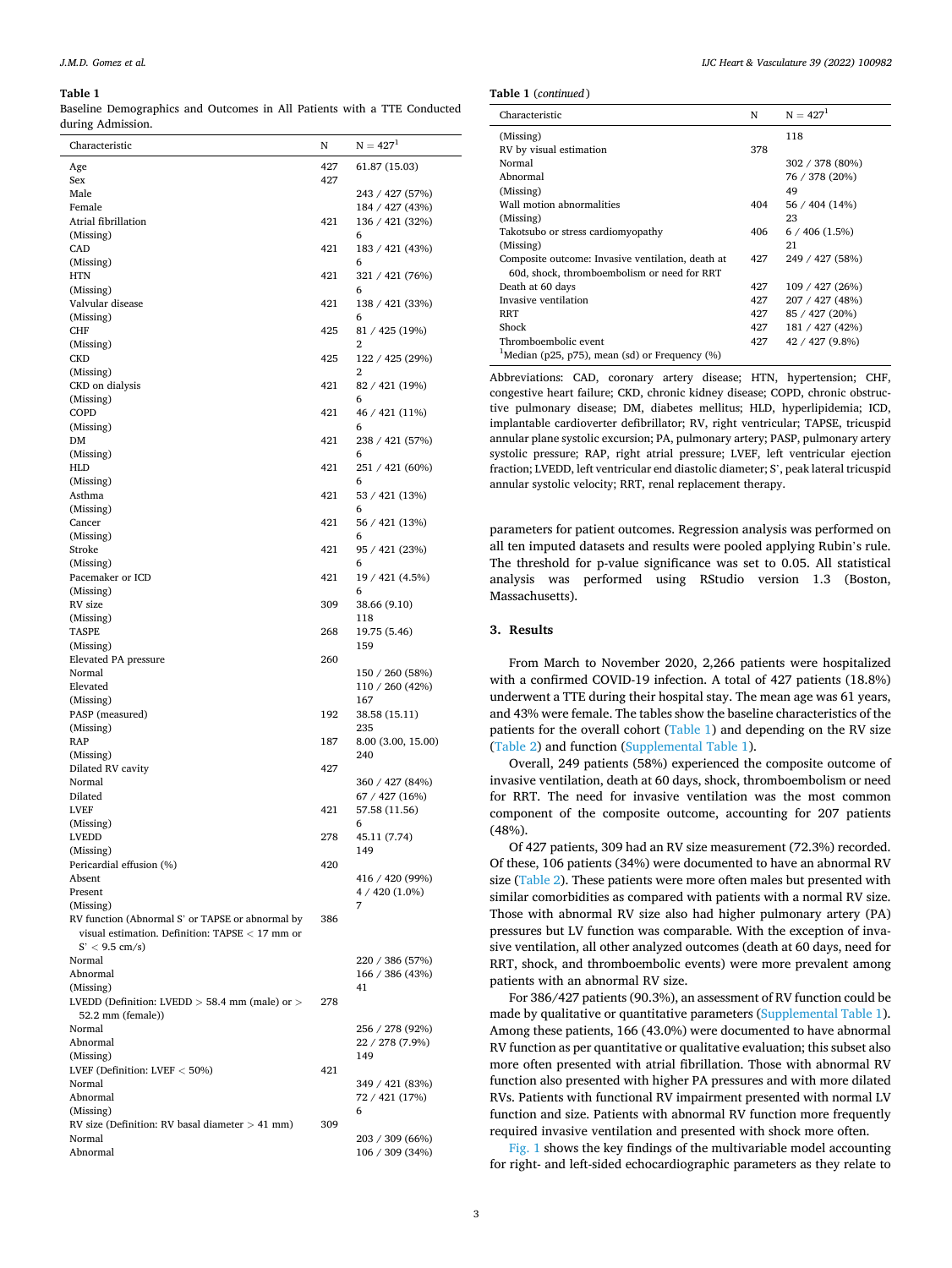<span id="page-5-0"></span>60-day mortality. Of all parameters tested, only abnormal RV size significantly predicted death at 60 days of follow-up, with OR 1.93 (95% CI  $1.13 - 3.3$ ,  $p = 0.016$ ). Neither LV size, LV function, or RV function were determined to be significantly associated with an increased mortality risk ( $p = 0.096$ ,  $p = 0.87$ ,  $p = 0.016$ , respectively).

In addition, abnormal RV size significantly predicted almost all clinical outcomes, except the need for mechanical ventilation (Supplemental Figures 1–4). An abnormal RV size not only increased the risk of death; this finding was also associated with increased risk of RRT by 2.35 (95%-CI 1.31–4.21, p = 0.004), shock by 1.81 (95%-CI 1.03–3.18,  $p = 0.039$ ) and thromboembolism by 2.31 (95%-CI 1.37-3.88,  $p =$ 0.002). When assessing RV size, the incremental information provided by RV function did not help with further risk stratification, except for the prediction of shock, where abnormal RV function significantly increased the risk of shock (OR 1.57, 95%-CI 1.04–2.37). Similarly, when already accounting for right-sided parameters, the left-sided parameters were not significant predictors for any of the secondary outcomes.

#### **4. Discussion**

Point-of-care ultrasound (POCUS), focused transthoracic echocardiography (fTTE), and critical care echocardiography (CCE) have all played crucial roles in the management of patients with COVID-19 across the spectrum of clinical illness severity.[\[12\]](#page-8-0) In critically ill patients with COVID-19, echocardiography can readily and rapidly detect cardiovascular complications in various clinical scenarios. For example, echocardiographic assessment of left ventricular (LV) systolic function can help distinguish cardiac vs. non-cardiac dyspnea when elevated cardiac biomarkers are present in patients with concomitant pulmonary disease and cytokine storm. TTE can also provide information about the status of the right ventricle, which is of relevance given the susceptibility of patients with COVID-19 to venous thromboembolism, acute respiratory distress syndrome, pulmonary embolism, and acute cor pulmonale. Lastly, in patients with elevated cardiac biomarkers and concern for myocardial injury, focused evaluation of the left ventricle can assess for wall motion abnormalities and guide timely intervention.<sup>[\[12\]](#page-8-0)</sup> This study aimed to identify echocardiographic findings associated with adverse clinical outcomes in hospitalized COVID-19 patients. Specific echocardiographic parameters were identified as providing important prognostic information in this sub-population of hospitalized COVID-19 patients.

COVID-19 causes cardiac injury and manifests in several ways, including heart failure, myocarditis, arrhythmias, acute coronary syndromes, and other conditions[.\[13\]](#page-8-0) Some reports state that up to 20–25% of patients with COVID-19 experience cardiovascular complications, which is also associated with increased overall mortality.<sup>[13]</sup> Proposed mechanisms of COVID-19-induced cardiac injury include cytokinemediated damage, hypoxemia secondary to a misbalance of oxygen supply and demand, microvascular injury leading to ischemia, and direct SARS-CoV-2 invasion of myocardial tissue via ACE2 receptors. [\[14\]](#page-8-0) While signs of myocardial injury can be evident through elevated cardiac biomarkers such as troponin or brain natriuretic peptide, transthoracic echocardiography can be used to characterize functional and structural abnormalities of the heart[.\[15\]](#page-8-0) In a recent international study, patients with myocardial injury had more abnormal echocardiography findings than those without myocardial injury. The spectrum of echocardiographic abnormalities described in COVID-19 include LV dysfunction, wall motion abnormalities, RV dysfunction, diastolic dysfunction, and pericardial effusions.[\[15\]](#page-8-0) 

The key findings of our study are as follows. First, RV dilation was an independent prognostic factor associated with increased mortality in our cohort. A third (106/309) had RV dilation, which was significantly associated 60-day mortality (OR 1.93 [CI 1.13-3.3],  $p = 0.016$ ). This is similar to results from a study by Kim et al., which showed that 172/510 (34%) of study patients had an abnormal RV size. $[16]$  RV dilation in COVID-19 disease is thought to be a compensatory reaction to increased

**Table 2** 

|           |  |  |  | Normal vs. Abnormal Right Ventricular size – Baseline Demographics and |  |
|-----------|--|--|--|------------------------------------------------------------------------|--|
| Outcomes. |  |  |  |                                                                        |  |

|                              |     |                        | RV size                  |                         |                          |
|------------------------------|-----|------------------------|--------------------------|-------------------------|--------------------------|
| Variable                     | N   | Overall,<br>$N = 3091$ | Normal,<br>$\rm N=203^1$ | Abnormal,<br>$N = 1061$ | p-<br>value <sup>2</sup> |
| Age                          | 309 | 61.44<br>(14.66)       | 61.22<br>(15.21)         | 61.88<br>(13.62)        | >0.9                     |
| Sex                          | 309 |                        |                          |                         | < 0.001                  |
| Male                         |     | 176 /                  | 100/                     | 76 / 106                |                          |
|                              |     | 309                    | 203                      | (72%)                   |                          |
|                              |     | (57%)                  | (49%)                    |                         |                          |
| Female                       |     | 133 /                  | 103/                     | 30 / 106                |                          |
|                              |     | 309                    | 203                      | (28%)                   |                          |
| Atrial fibrillation          | 307 | (43%)<br>106/          | (51%)<br>62 / 201        | 44 / 106                | 0.062                    |
|                              |     | 307                    | (31%)                    | (42%)                   |                          |
|                              |     | (35%)                  |                          |                         |                          |
| (Missing)                    |     | 2                      | 2                        | 0                       |                          |
| CAD                          | 307 | 150/                   | 96 / 201                 | 54 / 106                | 0.6                      |
|                              |     | 307                    | (48%)                    | (51%)                   |                          |
|                              |     | (49%)                  |                          |                         |                          |
| (Missing)<br>HTN             |     | 2<br>239/              | 2<br>157/                | 0                       |                          |
|                              | 307 | 307                    | 201                      | 82 / 106<br>(77%)       | 0.9                      |
|                              |     | (78%)                  | (78%)                    |                         |                          |
| (Missing)                    |     | 2                      | 2                        | 0                       |                          |
| Valvular disease             | 307 | 116 /                  | 73 / 201                 | 43 / 106                | 0.5                      |
|                              |     | 307                    | (36%)                    | (41%)                   |                          |
|                              |     | (38%)                  |                          |                         |                          |
| (Missing)                    |     | 2                      | 2                        | 0                       |                          |
| CHF                          | 308 | 66 / 308               | 40 / 202<br>(20%)        | 26 / 106<br>(25%)       | 0.3                      |
| (Missing)                    |     | (21%)<br>1             | 1                        | 0                       |                          |
| <b>CKD</b>                   | 308 | 93 / 308               | 57 / 202                 | 36 / 106                | 0.3                      |
|                              |     | (30%)                  | (28%)                    | (34%)                   |                          |
| (Missing)                    |     | 1                      | 1                        | 0                       |                          |
| CKD on dialysis              | 307 | 69 / 307               | 41 / 201                 | 28 / 106                | 0.2                      |
|                              |     | (22%)                  | (20%)                    | (26%)                   |                          |
| (Missing)                    |     | 2                      | 2                        | 0                       |                          |
| COPD                         | 307 | 33 / 307<br>(11%)      | 25 / 201<br>(12%)        | 8 / 106<br>(7.5%)       | $_{0.2}$                 |
| (Missing)                    |     | 2                      | 2                        | 0                       |                          |
| DM                           | 307 | 176 /                  | 120/                     | 56 / 106                | 0.2                      |
|                              |     | 307                    | 201                      | (53%)                   |                          |
|                              |     | (57%)                  | (60%)                    |                         |                          |
| (Missing)                    |     | 2                      | 2                        | $\mathbf{0}$            |                          |
| HLD                          | 307 | 187 /                  | 125 /                    | 62 / 106                | 0.5                      |
|                              |     | 307<br>(61%)           | 201<br>(62%)             | (58%)                   |                          |
| (Missing)                    |     | 2                      | 2                        | 0                       |                          |
| Asthma                       | 307 | 40 / 307               | 27 / 201                 | 13 / 106                | 0.8                      |
|                              |     | (13%)                  | (13%)                    | (12%)                   |                          |
| (Missing)                    |     | 2                      | 2                        | 0                       |                          |
| Cancer                       | 307 | 43 / 307               | 32 / 201                 | 11 / 106                | $_{0.2}$                 |
|                              |     | (14%)                  | (16%)                    | (10%)                   |                          |
| (Missing)<br>Stroke          | 307 | 2<br>76 / 307          | 2<br>52 / 201            | 0<br>24 / 106           | 0.5                      |
|                              |     | (25%)                  | (26%)                    | (23%)                   |                          |
| (Missing)                    |     | 2                      | 2                        | 0                       |                          |
| Pacemaker or ICD             | 307 | 16 / 307               | 9 / 201                  | 7 / 106                 | 0.4                      |
|                              |     | $(5.2\%)$              | $(4.5\%)$                | $(6.6\%)$               |                          |
| (Missing)                    |     | 2                      | 2                        | 0                       |                          |
| RV size                      | 309 | 38.66                  | 33.65                    | 48.27                   | < 0.001                  |
|                              |     | (9.10)                 | (5.56)                   | (6.45)                  | 0.8                      |
| TASPE                        | 261 | 19.78<br>(5.46)        | 19.86<br>(5.27)          | 19.66<br>(5.77)         |                          |
| (Missing)                    |     | 48                     | 42                       | 6                       |                          |
| <b>Elevated PA pressure</b>  | 209 |                        |                          |                         | 0.009                    |
| Normal                       |     | 116/                   | 77 / 122                 | 39 / 87                 |                          |
|                              |     | 209                    | (63%)                    | (45%)                   |                          |
|                              |     | (56%)                  |                          |                         |                          |
| Elevated                     |     | 93 / 209               | 45 / 122                 | 48 / 87                 |                          |
|                              |     | (44%)                  | (37%)                    | (55%)                   |                          |
| (Missing)<br>PASP (measured) | 141 | 100<br>40.51           | 81<br>36.68              | 19<br>45.40             | < 0.001                  |
|                              |     | (14.63)                | (11.53)                  | (16.68)                 |                          |
|                              |     |                        |                          |                         |                          |

(*continued on next page*)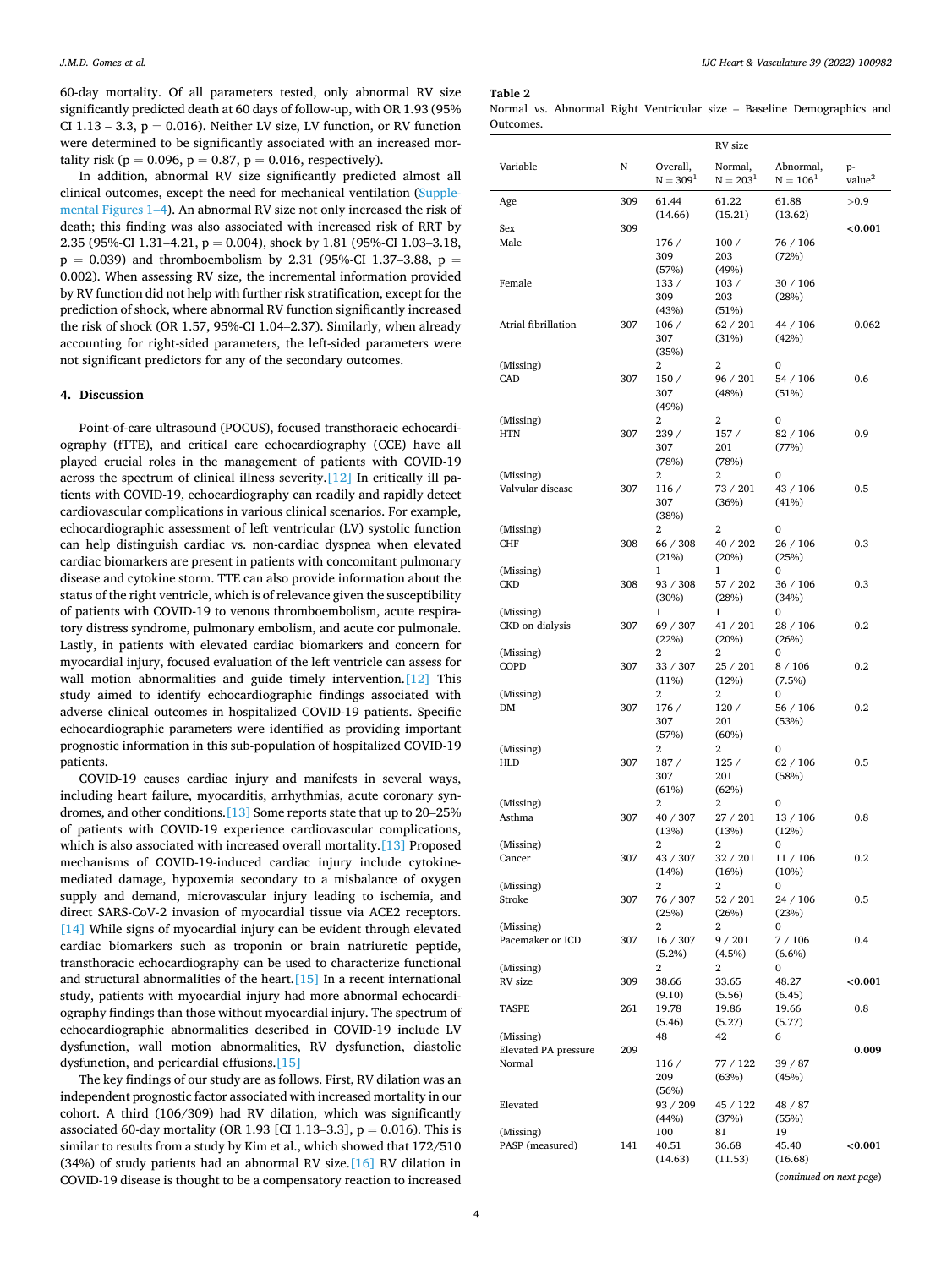#### **Table 2** (*continued* )

|                                                                                                |     |                                            | RV size                                        |                                      |                          |
|------------------------------------------------------------------------------------------------|-----|--------------------------------------------|------------------------------------------------|--------------------------------------|--------------------------|
| Variable                                                                                       | N   | Overall,<br>$N = 3091$                     | Normal,<br>$N = 2031$                          | Abnormal,<br>$N = 1061$              | p-<br>value <sup>2</sup> |
| (Missing)<br>RAP                                                                               | 182 | 168<br>8.00<br>(3.00,<br>15.00)            | 124<br>3.00<br>(3.00,<br>8.00)                 | 44<br>8.00 (3.00,<br>15.00)          | 0.005                    |
| (Missing)<br>Dilated RV cavity<br>Normal                                                       | 309 | 127<br>250/                                | 94<br>186 /                                    | 33<br>64 / 106                       | < 0.001                  |
| Dilated<br><b>LVEF</b>                                                                         | 305 | 309<br>(81%)<br>59 / 309<br>(19%)<br>58.01 | 203<br>(92%)<br>17 / 203<br>$(8.4\%)$<br>58.86 | $(60\%)$<br>42/106<br>(40%)<br>56.43 | 0.4                      |
| (Missing)<br><b>LVEDD</b>                                                                      | 219 | (11.76)<br>4<br>44.68                      | (10.46)<br>4<br>43.45                          | (13.79)<br>0<br>46.83                | 0.008                    |
| (Missing)<br>Pericardial effusion                                                              | 306 | (7.82)<br>90                               | (7.59)<br>64                                   | (7.79)<br>26                         |                          |
| (9/6)<br>Absent                                                                                |     | 302/                                       | 198 /                                          | 104 / 105                            | >0.9                     |
| Present                                                                                        |     | 306<br>(99%)<br>4/306                      | 201<br>(99%)<br>3/201                          | (99%)<br>1 / 105                     |                          |
| (Missing)                                                                                      |     | $(1.3\%)$<br>3                             | $(1.5\%)$<br>2                                 | $(1.0\%)$<br>1                       | >0.9                     |
| RV function<br>(Abnormal S' or<br>TAPSE. Definition:<br>TAPSE $<$ 17 mm or<br>$S' < 9.5$ cm/s) | 261 |                                            |                                                |                                      |                          |
| Normal                                                                                         |     | 207/<br>261<br>(79%)                       | 128/<br>161<br>(80%)                           | 79 / 100<br>(79%)                    |                          |
| Abnormal                                                                                       |     | 54 / 261<br>(21%)                          | 33 / 161<br>(20%)                              | 21/100<br>(21%)                      |                          |
| (Missing)<br>RV function<br>(Abnormal S'.<br>Definiton: $S' < 9.5$<br>cm/s)                    | 173 | 48                                         | 42                                             | 6                                    | 0.6                      |
| Normal                                                                                         |     | 93 / 173<br>(54%)                          | 54 / 104<br>(52%)                              | 39 / 69<br>(57%)                     |                          |
| Abnormal<br>(Missing)                                                                          |     | 80 / 173<br>(46%)<br>136                   | 50 / 104<br>(48%)<br>99                        | 30 / 69<br>(43%)<br>37               |                          |
| RV function<br>(Abnormal TAPSE.<br>Definiton: TAPSE <<br>$17 \text{ mm}$                       | 261 |                                            |                                                |                                      | >0.9                     |
| Normal                                                                                         |     | 188/<br>261<br>(72%)                       | 116 /<br>161<br>(72%)                          | 72 / 100<br>(72%)                    |                          |
| Abnormal<br>(Missing)                                                                          |     | 73 / 261<br>(28%)<br>48                    | 45 / 161<br>(28%)<br>42                        | 28 / 100<br>(28%)<br>6               |                          |
| LVEDD (Definition:<br>$LVEDD > 58.4$ mm<br>(male) or $>$ 52.2 mm<br>(female))                  | 219 |                                            |                                                |                                      | 0.5                      |
| Normal                                                                                         |     | 203/<br>219<br>(93%)                       | 130/<br>139<br>(94%)                           | 73 / 80<br>(91%)                     |                          |
| Abnormal                                                                                       |     | 16 / 219<br>$(7.3\%)$                      | 9 / 139<br>$(6.5\%)$                           | 7/80<br>$(8.8\%)$                    |                          |
| (Missing)<br>LVEF (Definition:<br>$LVEF < 50\%)$                                               | 305 | 90                                         | 64                                             | 26                                   | 0.058                    |
| Normal                                                                                         |     | 253/<br>305<br>(83%)                       | 171 /<br>199<br>(86%)                          | 82 / 106<br>(77%)                    |                          |
| Abnormal<br>(Missing)                                                                          |     | 52 / 305<br>(17%)<br>4                     | 28 / 199<br>(14%)<br>4                         | 24 / 106<br>(23%)<br>0               |                          |
|                                                                                                |     |                                            |                                                |                                      |                          |

**Table 2** (*continued* )

|                                                                                                           |     |                        | RV size               |                         |                          |  |
|-----------------------------------------------------------------------------------------------------------|-----|------------------------|-----------------------|-------------------------|--------------------------|--|
| Variable                                                                                                  | N   | Overall,<br>$N = 3091$ | Normal,<br>$N = 2031$ | Abnormal,<br>$N = 1061$ | p-<br>value <sup>2</sup> |  |
| RV by visual<br>estimation                                                                                | 291 |                        |                       |                         | < 0.001                  |  |
| Normal                                                                                                    |     | 224/<br>291<br>(77%)   | 161/<br>185<br>(87%)  | 63/106<br>(59%)         |                          |  |
| Abnormal                                                                                                  |     | 67/291<br>(23%)        | 24/185<br>(13%)       | 43 / 106<br>(41%)       |                          |  |
| (Missing)                                                                                                 |     | 18                     | 18                    | $\Omega$                |                          |  |
| Wall motion<br>abnormalities                                                                              | 294 | 43 / 294<br>(15%)      | 27/192<br>(14%)       | 16/102<br>(16%)         | 0.7                      |  |
| (Missing)                                                                                                 |     | 15                     | 11                    | 4                       |                          |  |
| Takotsubo or stress<br>cardiomyopathy                                                                     | 297 | 3 / 297<br>$(1.0\%)$   | 2/196<br>$(1.0\%)$    | 1/101<br>$(1.0\%)$      | >0.9                     |  |
| (Missing)                                                                                                 |     | 12                     | 7                     | 5                       |                          |  |
| Composite outcome:<br>Invasive ventilation,<br>death at 60d, shock,<br>thromboembolism<br>or need for RRT | 309 | 194/<br>309<br>(63%)   | 119/<br>203<br>(59%)  | 75 / 106<br>(71%)       | 0.036                    |  |
| Death at 60 days                                                                                          | 309 | 75 / 309<br>(24%)      | 39/203<br>(19%)       | 36 / 106<br>(34%)       | 0.004                    |  |
| Invasive ventilation                                                                                      | 309 | 164/<br>309<br>(53%)   | 100/<br>203<br>(49%)  | 64 / 106<br>(60%)       | 0.063                    |  |
| <b>RRT</b>                                                                                                | 309 | 72 / 309<br>(23%)      | 34 / 203<br>(17%)     | 38 / 106<br>(36%)       | ${<}0.001$               |  |
| Shock                                                                                                     | 309 | 147/<br>309<br>(48%)   | 83 / 203<br>(41%)     | 64 / 106<br>(60%)       | 0.001                    |  |
| Thromboembolic<br>event                                                                                   | 309 | 35 / 309<br>(11%)      | 17 / 203<br>$(8.4\%)$ | 18/106<br>(17%)         | 0.023                    |  |
| <sup>1</sup> Median (p25, p75), mean (sd) or Frequency (%)                                                |     |                        |                       |                         |                          |  |
| <sup>2</sup> Wilcoxon rank sum test; Pearson's Chi-squared test; Fisher's exact test                      |     |                        |                       |                         |                          |  |

Abbreviations: CAD, coronary artery disease; HTN, hypertension; CHF, congestive heart failure; CKD, chronic kidney disease; COPD, chronic obstructive pulmonary disease; DM, diabetes mellitus; HLD, hyperlipidemia; ICD, implantable cardioverter defibrillator; RV, right ventricular; TAPSE, tricuspid annular plane systolic excursion; PA, pulmonary artery; PASP, pulmonary artery systolic pressure; RAP, right atrial pressure; LVEF, left ventricular ejection fraction; LVEDD, left ventricular end diastolic diameter; S', peak lateral tricuspid annular systolic velocity; RRT, renal replacement therapy. **Bold** p-values are statistically significant.

RV afterload due to COVID-19-mediated hypoxia and increased pulmonary circulation requirements. The right ventricle is composed of thin walls that are typically exposed to low pulmonary vascular resistance. In comparison, the left ventricle routinely functions against high systemic resistance.[\[16\]](#page-8-0) In acute respiratory distress syndrome (ARDS), a common sequela of COVID-19 infection, pulmonary vascular resistance and vasoconstriction in the lungs are pronounced due to hypoxia, hypercapnia, and general pulmonary vascular remodeling. These changes can increase RV afterload and RV wall stress, leading to dilation and dysfunction[.\[17\]](#page-8-0) 

The second key finding of this study is the preponderance of RV dysfunction in the cohort of hospitalized patients with COVID-19. In our study, 166 out of 386 patients (43%) had evidence of RV dysfunction, measured either subjectively or quantitatively. RV dysfunction was significantly associated with shock (OR 1.57 [CI 1.04–2.37],  $p = 0.031$ ). Several studies have found that RV strain and TAPSE were associated with higher rates of mortality.<sup>[\[7\]](#page-8-0)</sup> Li et al. recently conducted a study that included 120 COVID-19 patients and reported similar prognostic findings[.\[8\]](#page-8-0) They found that patients with reduced RV function as assessed by RV longitudinal strain (RVLS) and TAPSE had a higher risk of dying than those with preserved RV function. Additionally, RVLS was able to predict mortality risk independent of other echo parameters. In another study, decreased RV function was shown to be an independent predictor of death from all causes, with an almost two-fold increase in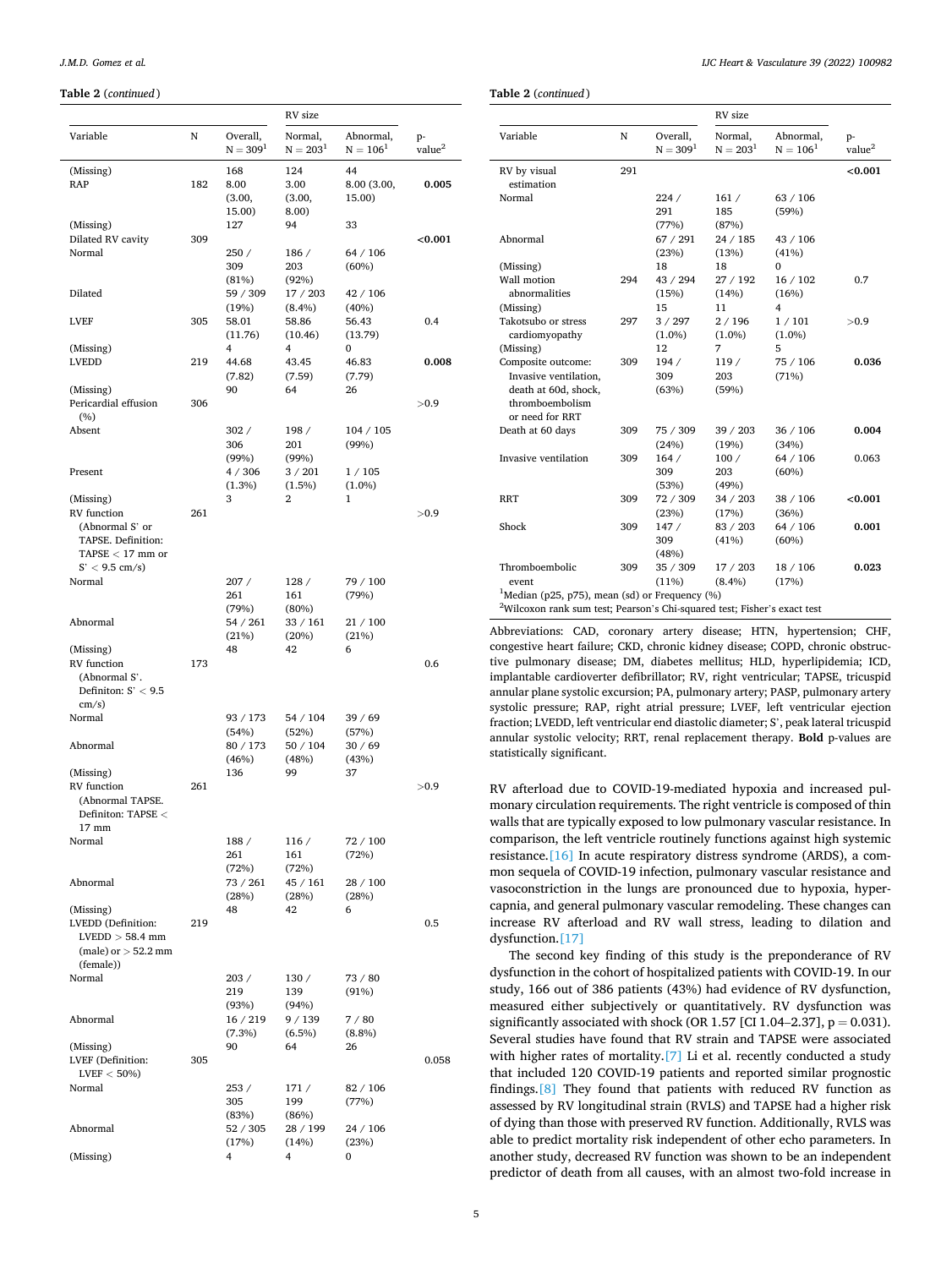<span id="page-7-0"></span>

**Fig. 1.** Forest Plot – 60-Day Mortality.

**Legend:** Odds ratios with 95% confidence intervals and corresponding p-values shown**,** Abnormal LVEDD: *>* 58.4 mm (male) or *>* 52.2 mm (female), Abnormal LVEF: *<* 50%, Abnormal RV Function: TAPSE *<* 17 mm or S' *<* 9.5 cm/s or visual RV dysfunction, Abnormal RV Size: RV basal diameter *>* 41 mm.

mortality hazard.[\[18\]](#page-8-0) While the exact pathophysiologic mechanisms of COVID-19-related RV dysfunction remain obscure, some suggest that myocardial injury from diffuse inflammation triggered by COVID-19 infection plays a significant role[.\[16\]](#page-8-0)

Another compelling finding of our study was the lack of significance of LV echocardiographic parameters in disease prognostication. Out of 427 echocardiograms in our cohort, abnormal LVEF, defined as LVEF of *<*50%, was seen in a minority of patients (17%). Our study showed that LV dysfunction was not a significant prognosticator of 60-day mortality with odds ratio 0.95 (CI: 0.51–1.78,  $p = 0.87$ ). This finding is in line with previous studies, as in a systemic echocardiographic study conducted by Szekely et al., where abnormal LVEF was seen in only 10% of patients with COVID-19 unrelated to disease severity.<sup>[13]</sup> LV function is typically preserved or hyperdynamic in patients with COVID-19. When LV function is abnormal, it may be secondary to RV volume overload and excess pressure due to ventricular interdependence.<sup>[18]</sup>

Recent studies from China and New York have suggested that RV parameters such as dilation, longitudinal strain, ejection fraction by 3D echocardiography are correlated with adverse outcomes in COVID-19 infection.[\[8,19,20\]](#page-8-0) These findings, while from relatively small studies of 110–128 patients, are congruent to findings of our study and further support the importance of RV dilation as a marker of severe COVID-19 illness. Currently, robust data on the utility of fTTE in the time of pandemic remains scarce. The higher power offered by our study in a US-based cohort adds to the body of knowledge in the area of fTTE utilization in COVID-19 disease prognostication. To date, our study is the largest retrospective analysis of multiple echocardiographic abnormalities as they relate to 60-day adverse clinical outcomes.

#### **5. Limitations**

This study has several limitations. First and foremost is the issue of referral bias. Echocardiograms were obtained according to widely accepted criteria as defined by clinical protocols implemented during the COVID-19 surge at our institution. $[3,21]$  To limit unnecessary exposure to healthcare personnel, examinations that require close contact, such as echocardiograms, were limited to the acutely ill and, often, those with increased disease severity. TTEs were reserved for patients with high suspicion for significant cardiopulmonary comorbidities such as heart failure, pulmonary embolism, or acute coronary syndrome, according to guidelines provided by ASE.[\[5\]](#page-8-0) Thus, these factors limit the generalizability of this study to the entire spectrum of patients with COVID-19; the results of this study are most reflective of hospitalized, symptomatic unvaccinated patients with COVID-19 infection.

Second, another limitation of the study is the abbreviated fTTE protocol instituted in Rush University Medical Center. The echocardiograms were performed as abbreviated and focused studies, designed to glean important, clinically relevant information while limiting exposure of frontline staff and sonographers. Imaging views were limited in the COVID-19 cohort to those that would specifically address the clinical question and guide decision-making. Advanced parameters such as RV and LV strain were not performed to decrease exposure times. Consequently, more detailed variables of interest were not performed or available for review and analysis. Further systematic studies of the RV with detailed quantitative assessment using tools such as threedimensional RV ejection fraction and RV longitudinal strain can be considered.

Third, the quality of imaging that could be obtained from the studied patients was not always optimal. Several patients, particularly in intensive care units, had difficult echocardiographic windows and limited visualization of cardiac structures. We believe that these technical issues are reflective of a real-world scenario with a sicker, hospitalized population.

Fourth, the study was focused on the identification of echocardiographic parameters of most prognostic significance. Potential confounders that were not corrected for are due to the limited power of the study, including age, sex, and hypertension. This should be taken into consideration in the interpretation of this study's findings.

#### **6. Conclusions**

Abnormalities in RV parameters assessed by focused cardiovascular ultrasound were strong adverse prognosticators in COVID-19 disease. Interestingly, LV abnormalities did not provide prognostic information in our study. Patients with RV dilation have almost twice the risk for both in-hospital and 60-day mortality from COVID-19 disease. RV dilation is also significantly associated with an increased incidence of shock and venous thromboembolism, as well as an increased need for RRT.

RV dysfunction, measured either qualitatively or quantitatively with abnormal TAPSE or S', showed a significant association with shock. While this study did not show a significant correlation between RV dysfunction and mortality, there was a trend to significance towards secondary adverse outcomes such as invasive ventilation.

To our knowledge, this is the largest study to date that validates the strong clinical prognostic power of RV dilation and dysfunction in hospitalized patients with COVID-19.